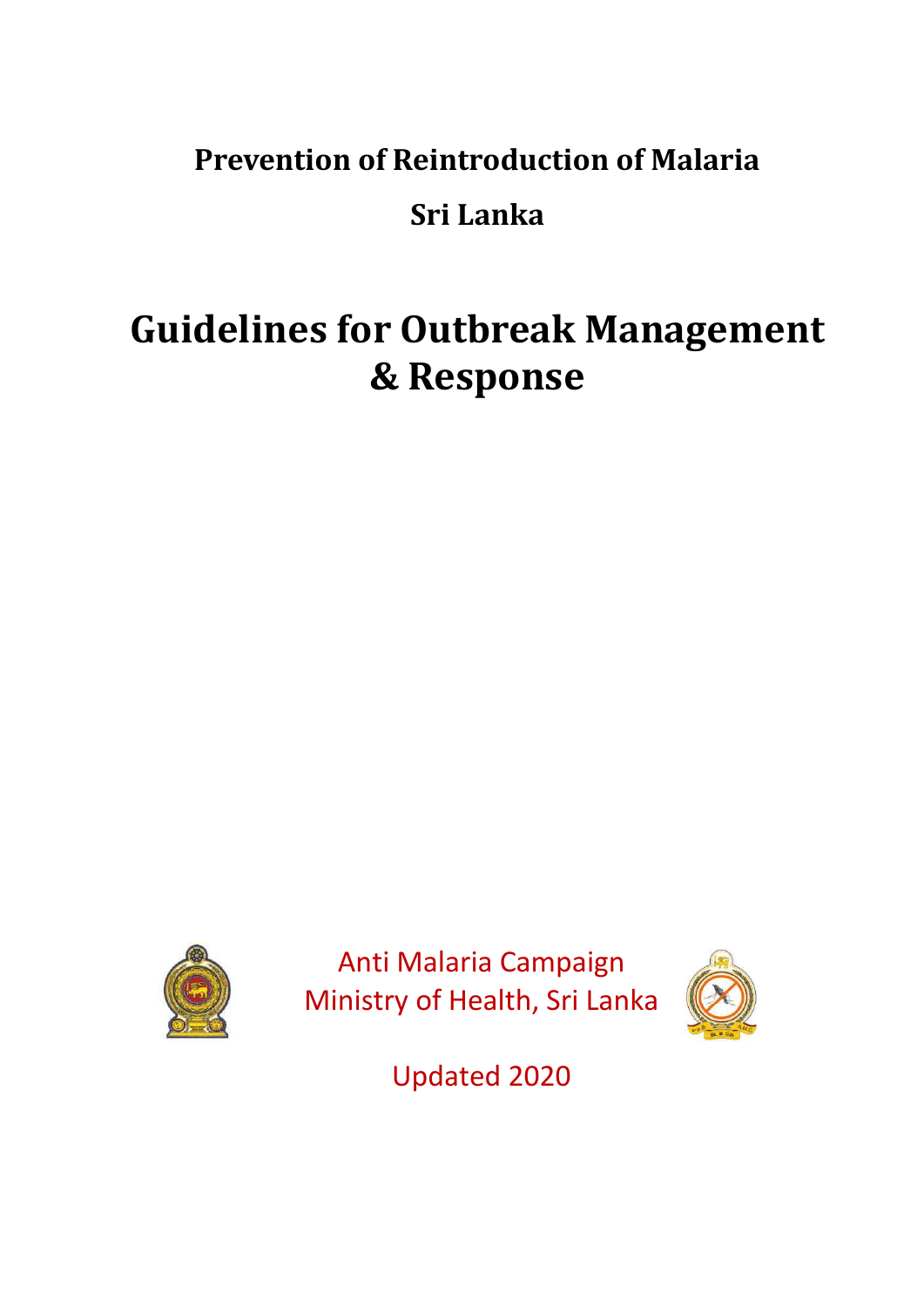#### **1. Introduction**

Scope of the guideline:

This guideline has been developed for staff of the Anti Malaria Campaign and Regional Malaria offices on investigating and managing a malaria outbreak in the POR Phase. It describes the anticipated events and the appropriate responses with the following objectives:

- To rapidly curtail and eliminate the local transmission of malaria
- To minimize morbidity and mortality related to malaria

Details of actions to be taken when an individual malaria case is notified is described in the "**Guidelines on Malaria chemotherapy and Management of Patients with Malaria**" 1 (Gen. circular No: 02-112/2014 dated 18.08.2014) and "**Scope of Work to be performed when a Malaria patient is** reported<sup>"2</sup> (Dated 24.03.2016) and need to be adhered to accordingly.

#### *Rapid Response Team (RRT)*

One RRT will be established in AMC HQ and one team per RMO region (26 teams in total) to ensure effective preparedness and response to malaria outbreaks.

#### • *Core RRT in the AMC HQ*

- 1. Responsible Officer\* Director /Anti Malaria Campaign (D/AMC)
- 2. Incident Commander Deputy Director/CCP/MO
- 3. Surveillance and case management officer CCP
- 4. Vector Control Officer CCP/MO
- 5. Parasitological surveillance Parasitologist
- 6. Entomological surveillance- Entomologist
- 7. Risk Communication Officer MO
- 8. Information Officer HI/MO
- 9. Support Staff Logistics section chief, Administration section chief, Finance section chief

#### *Core RRT in a RMO region*

- 1. Regional responsible officer\*- Regional Director of Health Services (RDHS)
- 2. Regional Team leader- Regional Malaria Officer (RMO)
- 3. Regional intersectoral coordinator PHI/PHFO

<sup>1</sup> <http://www.malariacampaign.gov.lk/index.php/en/resources/circulars>

<sup>2</sup> [http://www.malariacampaign.gov.lk/images/Publication%20Repository/SOP/SOW\\_AMC\\_Book\\_01.pdf](http://www.malariacampaign.gov.lk/images/Publication%20Repository/SOP/SOW_AMC_Book_01.pdf)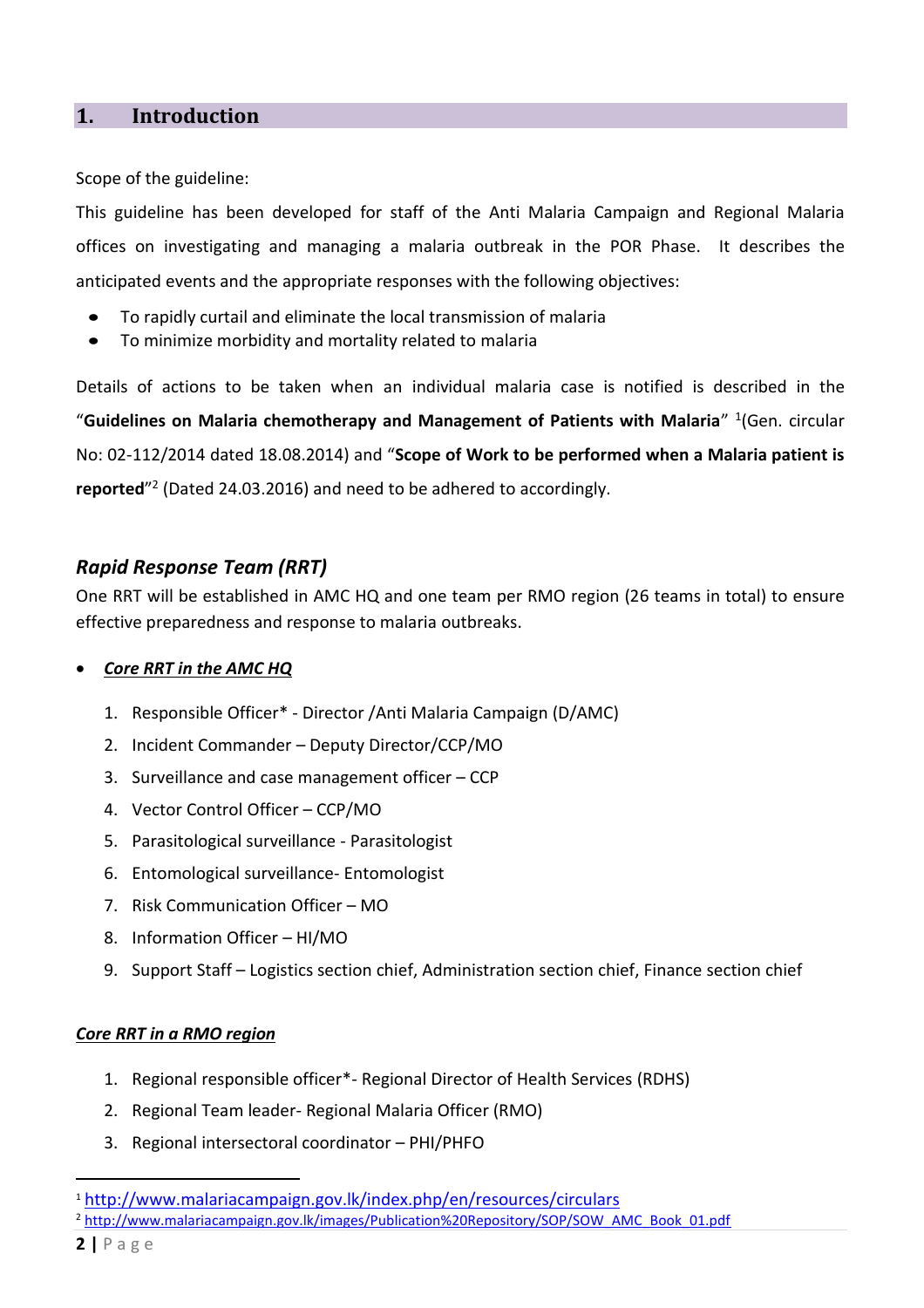- 4. Regional Parasitological Laboratory Surveillance Officer QA/QC qualified PHLT Regional Lab
- 5. Regional Parasitological Field Surveillance Officer PHFO/PHI
- 6. Regional Entomological Surveillance Officer HEO
- 7. Information management officer
- 8. Risk Communication Officer
- 9. Supportive Staff SMO, DO, Driver, Etc...
- 10. Extended team members:
	- a. Consultant Physician responsible for malaria patient management
	- b. Regional CCP
	- c. Regional Epidemiologist
	- d. Respective Medical Officer of Health
	- e. Respective Range PHI

\*Responsible officer should appoint his team members in the RRT. In the preparedness period, members of the RRT should be reviewed annually or as necessary. There should be members identified as 1<sup>st</sup> line officer and a 2<sup>nd</sup> line officer in an instant when the 1<sup>st</sup> line officer become unavailable. The responsible officer may re-appoint chief members of the RRT according to the need even when the outbreak response is ongoing. Each member of the RRT should identify members for their responsible section.

Terms of Reference of each officer is attached in Annex 2.

For the districts without RMOs / fully functioning RMO office, the AMC HQ or the adjacent RMO region will be responsible for responding to outbreaks/emergencies as mentioned below.

|    | Districts without RMO/ fully functioning<br><b>RMO office</b> | Responsible for covering up |
|----|---------------------------------------------------------------|-----------------------------|
| 1. | Gampaha                                                       | AMC Head quarters           |
| 2. | Colombo                                                       | AMC Head quarters           |
| 3. | Kalutara                                                      | <b>AMC Head quarters</b>    |
| 4. | Galle                                                         | AMC Head quarters           |
| 5. | Matara                                                        | Hambanthota                 |
| 6. | Nuwara Eliya                                                  | Kandy                       |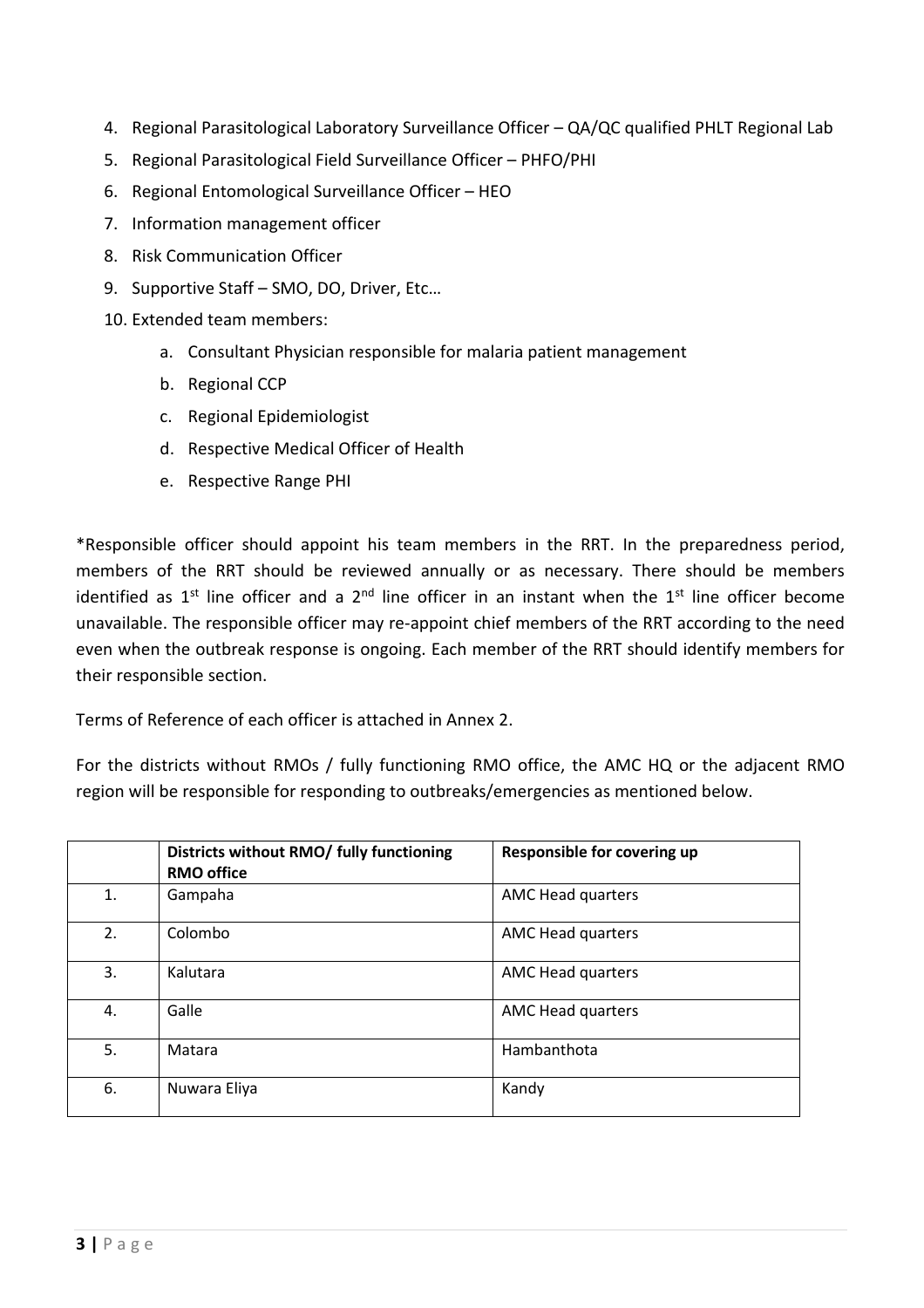#### • **Emergency outbreak center**

An emergency outbreak center equipped with necessary resources and space for the RRT should be identified at both the AMC HQ and the regional office. (EOCs set up in the RDHS offices by the Disaster Preparedness Response Unit can be utilized for this purpose). A dashboard with daily updated information should be displayed at each EOC for planning and communication with the RRT.

#### **2. Malaria case management**

Please refer to the **Guidelines on Malaria Chemotherapy and Management of Patients with Malaria**" (Gen. circular No: 02-112/2014 dated 18.08.2014) and "**Scope of Work to be performed when a Malaria patient is reported**" (Dated 24.03.2016)

#### **3. Malaria outbreak response**

#### **3.1 Definition of a Malaria Outbreak in the Prevention of Reintroduction Phase**

One locally acquired case of malaria (of any species) will be considered as an "outbreak". A suspected locally acquired malaria case will be considered as a "suspected outbreak".

#### **3.2 "Suspected Locally Acquired Malaria"**

A malaria case with evidence suggestive that the infection was acquired as a result of local mosquito borne transmission is to be considered as a case of "Suspected Locally Acquired Malaria".

A case of "Locally Acquired Malaria" should be suspected in the presence of at least one of the following:

- 1.If the patient has not travelled outside Sri Lanka during the preceding 12-month period or
- 2.If there is evidence of contact occurred during the previous 1-month period with a

confirmed imported malaria case reported during the last 3 months  $3$  or

- 3.If parasitological screening of contacts is suggestive of local transmission of malaria or
- 4.If entomological investigations indicate the presence of vector mosquitoes infected with malaria parasites<sup>4</sup> or

 $3$  If the patient has stayed at least one night during the previous 1 month period in a locality of an imported case reported during the previous 3 months period

<sup>&</sup>lt;sup>4</sup> If the case based entomological surveillance findings are suggestive of vector mosquitoes infected with malaria parasites by microscopy or PCR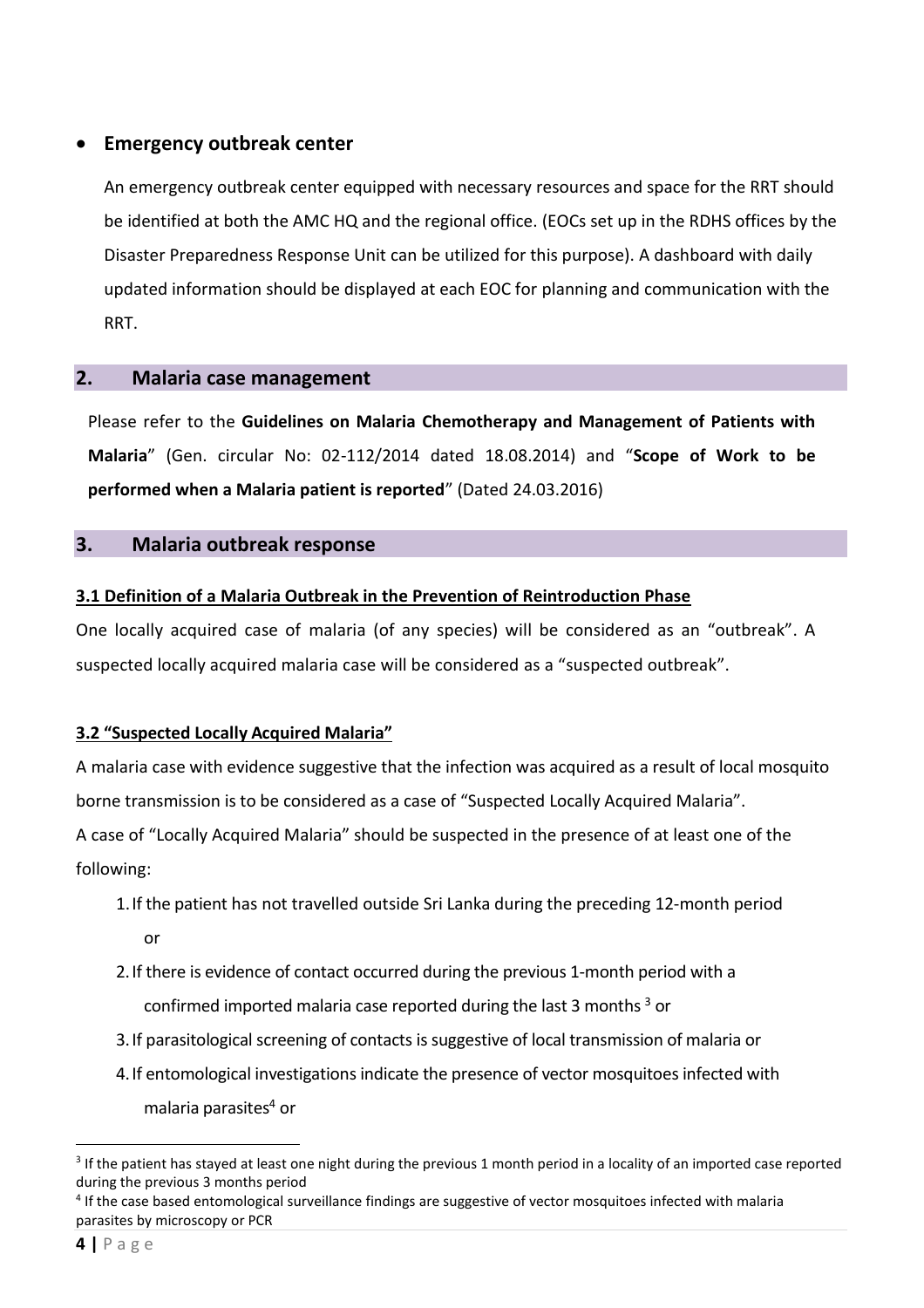- 5.If the patient has no past medical history of malaria during the preceding 3 years or
- 6.If there is no evidence of induced malaria
	- o No history of transfusion of blood & blood products during the preceding one year
	- o In the case of a newborn, no evidence of present or past malaria infection in the mother which could have been transmitted to the child.

## **A rapid response should be mounted as soon as a "Locally Acquired Malaria" case is suspected.**

#### **3.3 Confirmation of an "Malaria outbreak"**

A definitive diagnosis of whether a "**Suspected Locally Acquired Malaria"** case is due to local transmission or not should be made after careful analysis of evidence by the Case Review Committee within 72 hours of notification.

#### **3.4 Major activities in a suspected locally acquired Malaria case"**

- 1. Case investigation to confirm the outbreak
- 2. Fever & Parasitological surveillance & response
- 3. Entomological surveillance & Vector Control
- 4. Multi-sectoral involvement & Community Mobilization
- 5. Monitoring, Evaluation & Documentation & Dissemination
- 6. Termination of the outbreak response
- 7. Preparation of future plans and follow-up

#### **3.4.1 Case Investigation & notification**

• **Case Investigation**: should be carried out as per the "**Scope of Work to be performed when a Malaria patient is reported**" (Link) and should be initiated within 24 hours of notification. This should be done by RMO or by the surveillance officer (supported by the district coordinators) in non-RMO districts. All patients with positive RDT or positive microscopy should be considered as a malaria case for public health purposes. A case of "Locally Acquired Malaria" should be suspected if any one of the conditions in section 3.2 is satisfied.

**Notification**: The RMO should immediately notify the following personnel by telephone if a locally acquired case is suspected.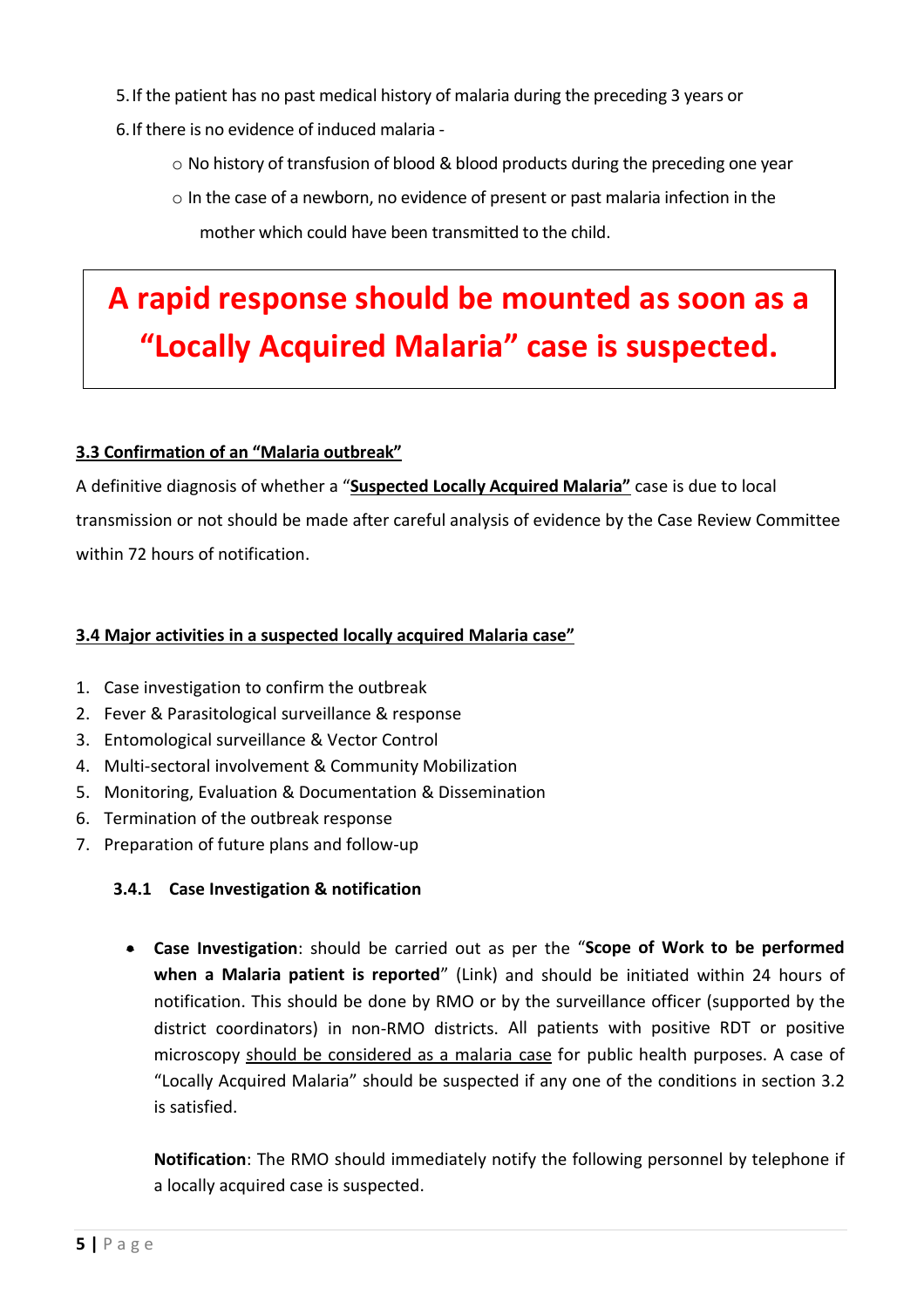- I. D/AMC: D/AMC should notify to DDG(PHS)1, DGHS & Chief Epidemiologist
- II. Respective RDHS
- III. Respective Regional Epidemiologist
- IV. Respective Medical Officer of Health & range PHI
- V. General Practitioners and the Health staff of hospitals in the vicinity

#### • **Define area/extent of outbreak**

Define and map the extent of geographical area - where surveillance and control measures should be undertaken, based on the locations of individual case/ cases, receptivity and vulnerability of the area. The area may be approximately 1 km radius or more.

RRT should be mobilized immediately.

Conduct a briefing meeting to decide on the objectives and action plan to respond to the outbreak. A briefing meeting on the expected daily tasks at the beginning of a day and a debriefing meeting at the end of the day summarizing activities should be conducted **daily** at both the regional EOC and AMC HQ EOC.

#### **3.4.2 Fever & Parasitological surveillance & Management**

*1.*This should be initiated within 24 hrs of notification and conducted as per **Scope of Work to be performed when a Malaria patient is reported**"

*In addition to the above,* 

- Identify an existing health care institution in the locality or establish a temporary health post to facilitate active case finding.
- Initiate active case finding at health care institutions and via house to house fever surveys starting with high risk areas (i.e. areas closest to known cases, areas where the standard of housing is poor affording low levels of protection from mosquito bites at night, etc). (Refer Figure 1)
- **All fever cases and /or all susceptible persons should be suspected and tested for malaria by microscopy and /or RDT**.
- If microscopy and RDT are negative and the patient continues to be febrile, repeat the tests **daily for at least three days.**
- All patients from the risk area attending other regular clinics should routinely be asked whether they have had a fever in the last 72 hours.
- Enhanced surveillance should be implemented in all households in the risk area on a regular basis (1-2 weekly) until it is decided that it is no longer necessary.
- All patients with positive RDT or positive microscopy should be considered as malaria cases. For initiation of anti malaria treatment, the diagnosis should be

confirmed by microscopy.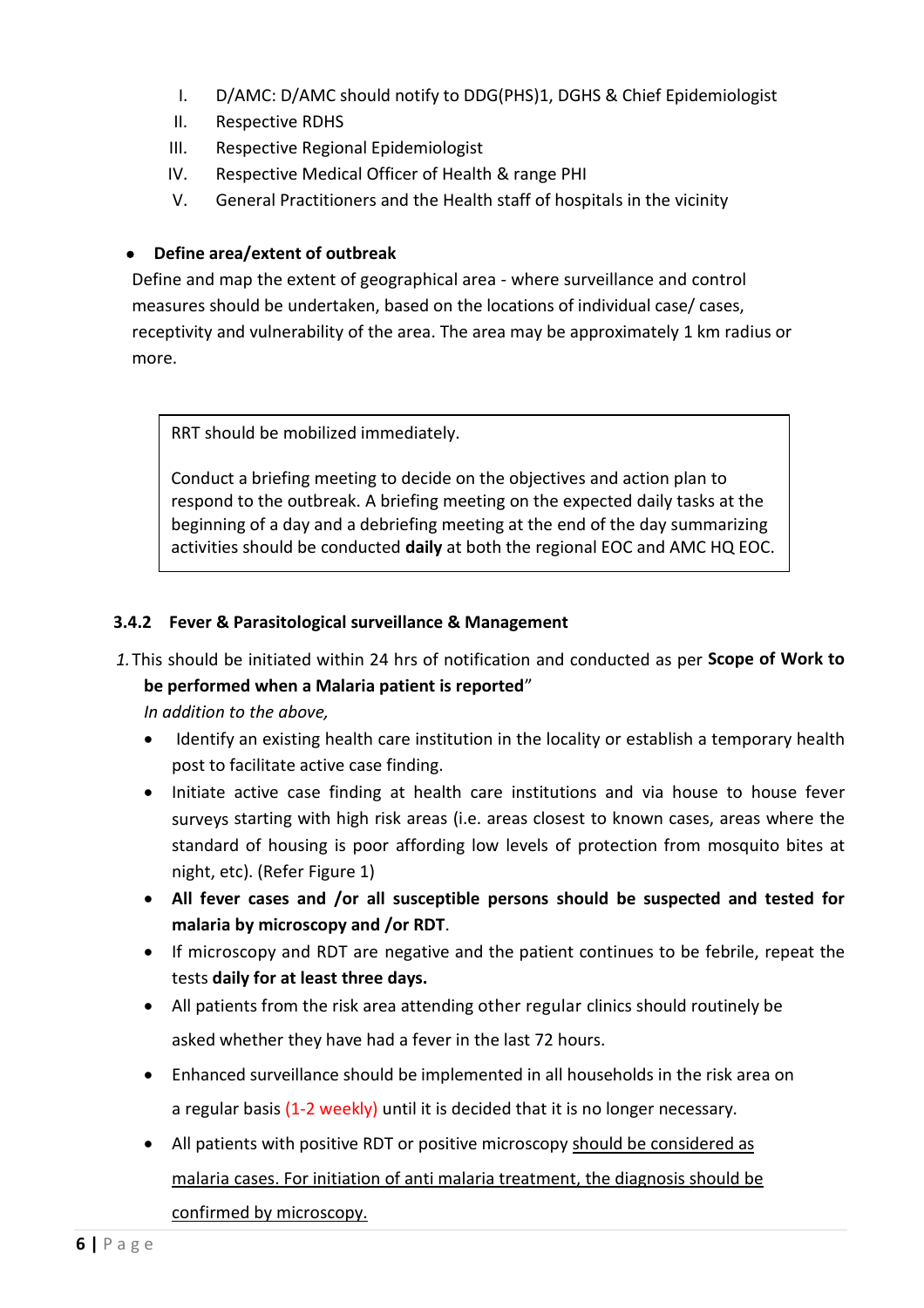2.**Genotyping /Sequencing**- Blood should be collected on Whatman cards from every individual with a confirmed diagnosis of malaria prior to the onset of treatment. The filter paper should be labeled with the appropriate sample identification number and each card should have only the blood of one patient. The samples should be allowed to dry for one hour at room temperature. Place the cards in a multi barrier pouch along with desiccant and seal.

#### **3.4.3 Entomological surveillance & vector Control**

- I. Entomological surveillance should be initiated within 48 hrs and conducted as per the "**Scope of Work to be performed when a Malaria patient is reported**" (Dated 24.03.2016)
- II. *Attention should be focused on the following.*
	- Entomological surveillance and vector control activities should be carried out as a combined activity by the RRT to facilitate speedy decisions and actions.
	- Appropriate vector management also should be carried out based on entomological surveillance findings and in consultation with AMC RRT (as per "**Scope of Work to be performed when a Malaria patient is reported**" (Dated 24.03.2016))

#### **3.4.4 Multisectoral involvement & community mmobilization**

- Possible outbreak conditions should be communicated to the Divisional Secretariat, *Grama Niladharis*, Hospitals in the vicinity, Police & the Tri-forces (SOS) and other governmental and non-governmental organizations.
- If assistance is required from non-health sectors, then it should be clearly communicated by the RMO with the approval of RDHS. Their help should be sought in the following instances:
	- $\circ$  If human resources are inadequate to initiate an effective outbreak response
	- o For mobilizing resources
	- o For community mobilization for fever screening
	- $\circ$  For conducting community awareness programmes on fever screening and malaria prevention
	- o For integrated vector management interventions
- Community awareness campaign should be designed and implemented as early as possible. It is recommended to keep sufficient amount of relevant IEC materials to be used in a possible outbreak situation. Repeated communication cycles need to be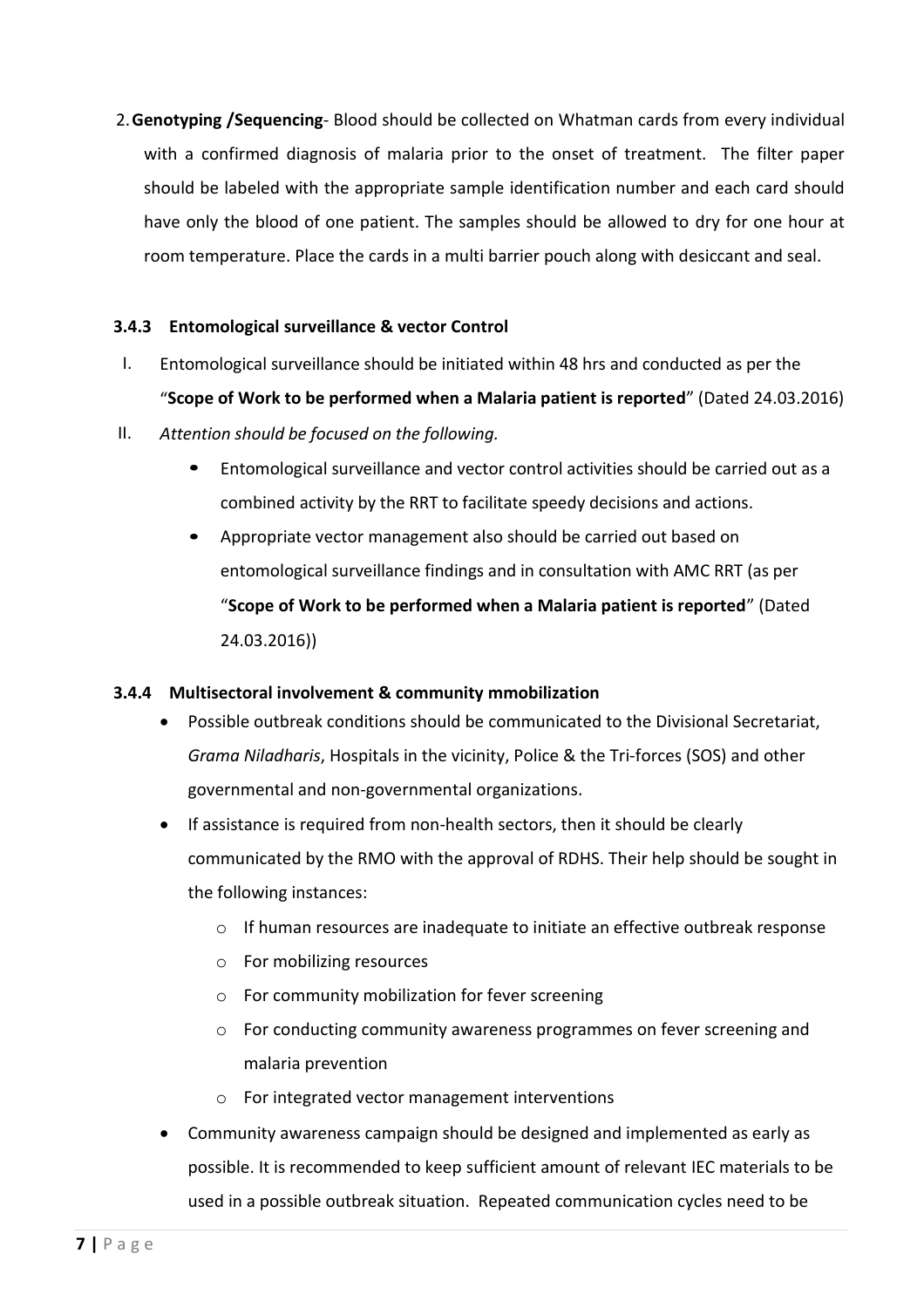implemented to reiterate the messages and to sustain health promotive behaviors in the community.

#### **3.4.5 Monitoring, Evaluation, Documentation & Dissemination**

Monitoring, evaluation and documentation should be done by the relevant RRT members. Information officer of the RRTs should be responsible in compiling this data. Dissemination of information to the relevant authorities using proper channels of communications should be done by the Responsible Officers of regional and AMC HQ teams.

The following activities should be conducted and documented regularly and accurately.

- I. Daily review of cases and vector breeding sites.
- II. Daily review of progress of outbreak control measures & M&E of interventions during the outbreak.
- III. All information should be shared with RMO / Outbreak Coordinator in the AMC HQ on a daily basis in designed formats.
- IV. Maintain communication with the relevant authorities.
- V. Prepare reports for distribution.
- VI. Communicate with the media and the community as appropriate.

#### **3.4.6 Termination of outbreak response**

- I. When no new malaria cases are reported for a period of 3 consecutive months, the RRTs of the regional and AMC HQ, together with the case review committee, should analyze the evidence and decide whether to terminate the particular outbreak response.
- II. The termination of outbreak response should be declared by the DGHS or DDG/PHS I based on the recommendations of the AMC & CRC.

#### **3.4.7 Future monitoring**

With the declaration of the termination of the outbreak response, the area will be considered as an "**active focus of Malaria**" and the following activities have to be conducted.

I. Enhanced parasitological surveillance activities should continue for a minimum of 3 years, or as decided by the RRT and CRC, depending on the species of the parasite, vector bionomics, feasibility and cost effectiveness.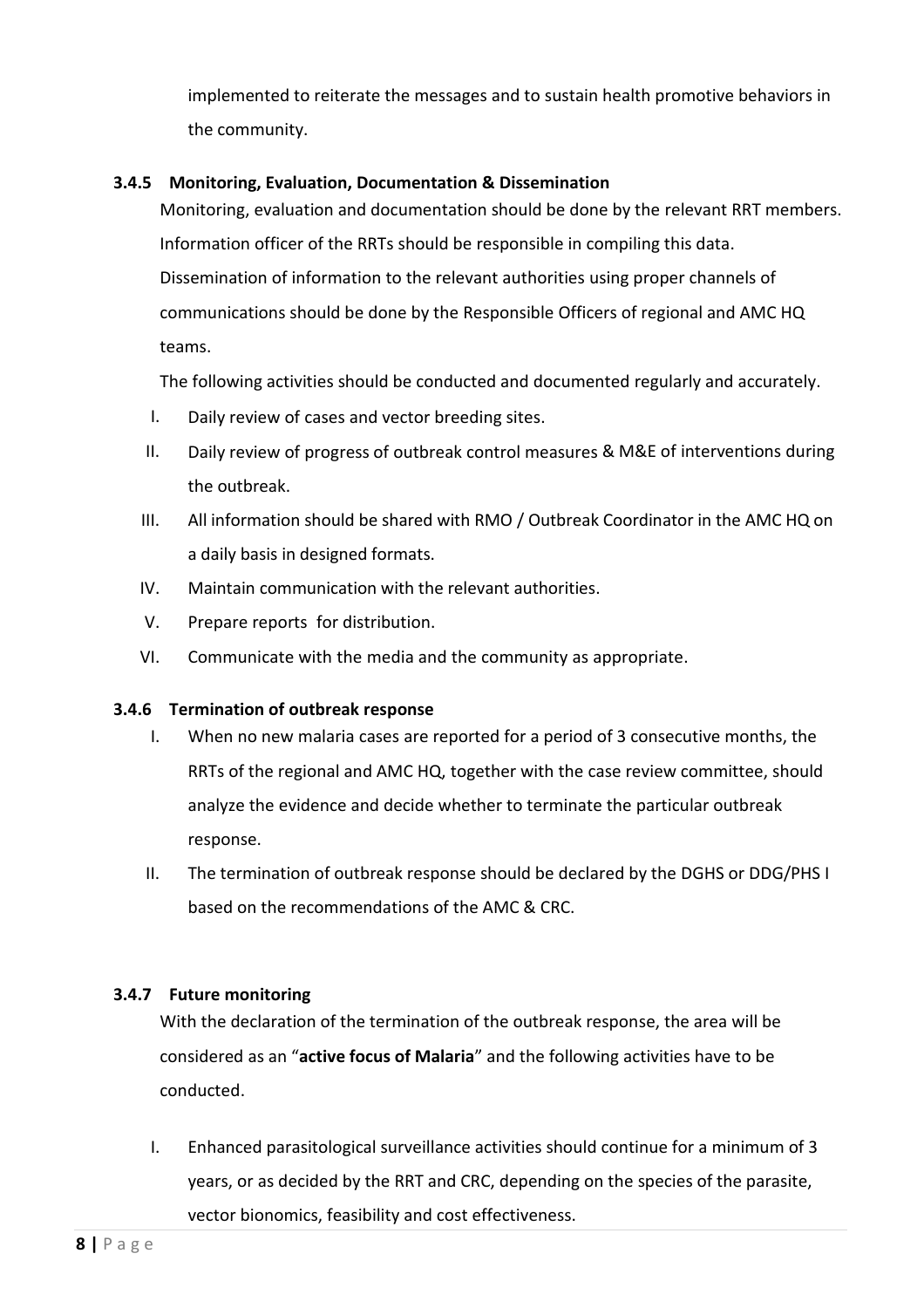- II. Enhanced entomological surveillance of the focus should continue for at least 1 year or as decided by the RRT and CRC, depending on the species of the parasite, vector bionomics, feasibility and cost effectiveness.
- III. Outbreak management & response guide should be updated and upgraded based on the recommendations made.

### **Routine prevention activities that would support risk reduction in a malaria outbreak:**

- Routine surveillance activities: Parasitological, entomological and case surveillance should happen on a regular basis.
- Risk mapping of highly vulnerable and highly receptive areas should happen based on the surveillance activities.
- Vector control measures should be done accordingly.
- Early diagnosis of cases and prompt management
- Therapeutic efficacy monitoring of anti-malaria treatment.
- Chemoprophylaxis for travelers to endemic countries.
- Advocacy to get financial, political commitment from leadership for malaria prevention activities.
- Developing inter-sectoral partnerships for malaria prevention activities.
- Preparation of IEC materials.
- Behavioral communication for community mobilization.

#### **4. Terms of reference for the RRT in Malaria outbreak management & Response**

- 1. Prepare for response to outbreaks/suspected outbreaks.
- 2. Review the evidence and confirm the malaria outbreak in consultation with the CRC.
- 3. Allocate responsibilities to investigate and control the outbreak and to eliminate local transmission.
- 4. Manage malaria cases, active screening of contacts for malaria parasites
- 5. Parasitological and entomological investigations & necessary actions to prevent further transmission.
- 6. Provide accurate and responsible information for professionals, the media and the public.
- 7. Document the investigation and control measures taken.
- 8. Provide recommendations for follow-up actions and future actions.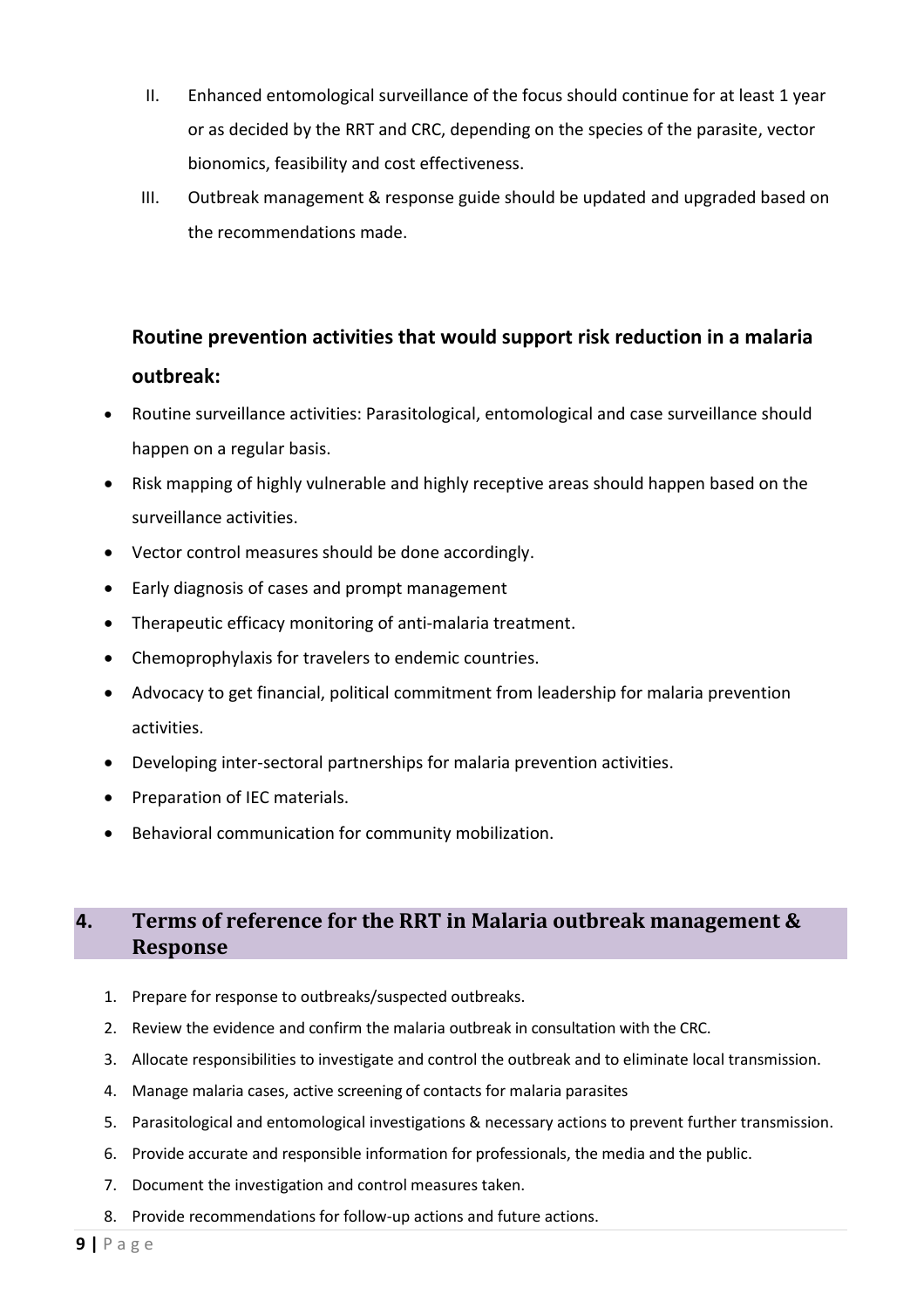9. Develop systems and procedures to prevent future malaria outbreaks.

Specific team members and their TORs are annexed

### **5. Planning and preparing for a "Malaria Outbreak Management & Response"**

| <b>Step</b>                   | Component                                                                                                                                                                                                                                                                                                                                                                                                                                                                                                                                                                                                                                                                                                                                        | Individual or group responsible                                                                                      |
|-------------------------------|--------------------------------------------------------------------------------------------------------------------------------------------------------------------------------------------------------------------------------------------------------------------------------------------------------------------------------------------------------------------------------------------------------------------------------------------------------------------------------------------------------------------------------------------------------------------------------------------------------------------------------------------------------------------------------------------------------------------------------------------------|----------------------------------------------------------------------------------------------------------------------|
| Preparation                   | Development of Outbreak response protocols/<br>$\bullet$<br>guidelines.<br>Identification of outbreak management team.<br>Identify and communicate in advance of any<br>members needed from other districts or<br>RDHS office.<br>Identify an Emergency Operation Centre with the<br>necessary logistics.<br>Assembling materials necessary for<br>outbreak investigation and response.<br>Vector control items and equipment including second<br>٠<br>line insecticides (maintain a buffer stock)<br>Regularly review routine surveillance activities to<br>monitor vulnerability and receptivity:<br>Parasitological surveillance activities<br>Entomological surveillance activities<br>Susceptibility monitoring<br>$\overline{\phantom{a}}$ | Expert group<br>D/ Anti Malaria Campaign<br>AMC HQ and regional RRT<br>RRT - Vector control officer<br>RMO and D/AMC |
|                               | Prepare risk maps with the surveillance data<br>Ensure comprehensive case surveillance at regional<br>and central level.<br>Establish good communication pathways with the<br>government hospital/ infectious control units and<br>the private sector healthcare providers and<br>laboratories.<br>Training activities:<br>Vector control training.<br>Mock drills for outbreak response – desk top<br>drills and simulation drills.                                                                                                                                                                                                                                                                                                             | Case surveillance officer<br><b>RMO</b><br>Vector control officer AMC HQ<br>and RMO                                  |
| Advocacy and<br>communication | Develop a communication plan for:<br>To inform gov and private health sector<br>on the required response.<br>To mobilize the community for<br>surveillance activities<br>To communicate with the media<br>Preparation of key messages & IEC materials.<br>Keep a minimum stock of IEC materials in                                                                                                                                                                                                                                                                                                                                                                                                                                               | <b>RMO</b><br>Surveillance officer -AMC                                                                              |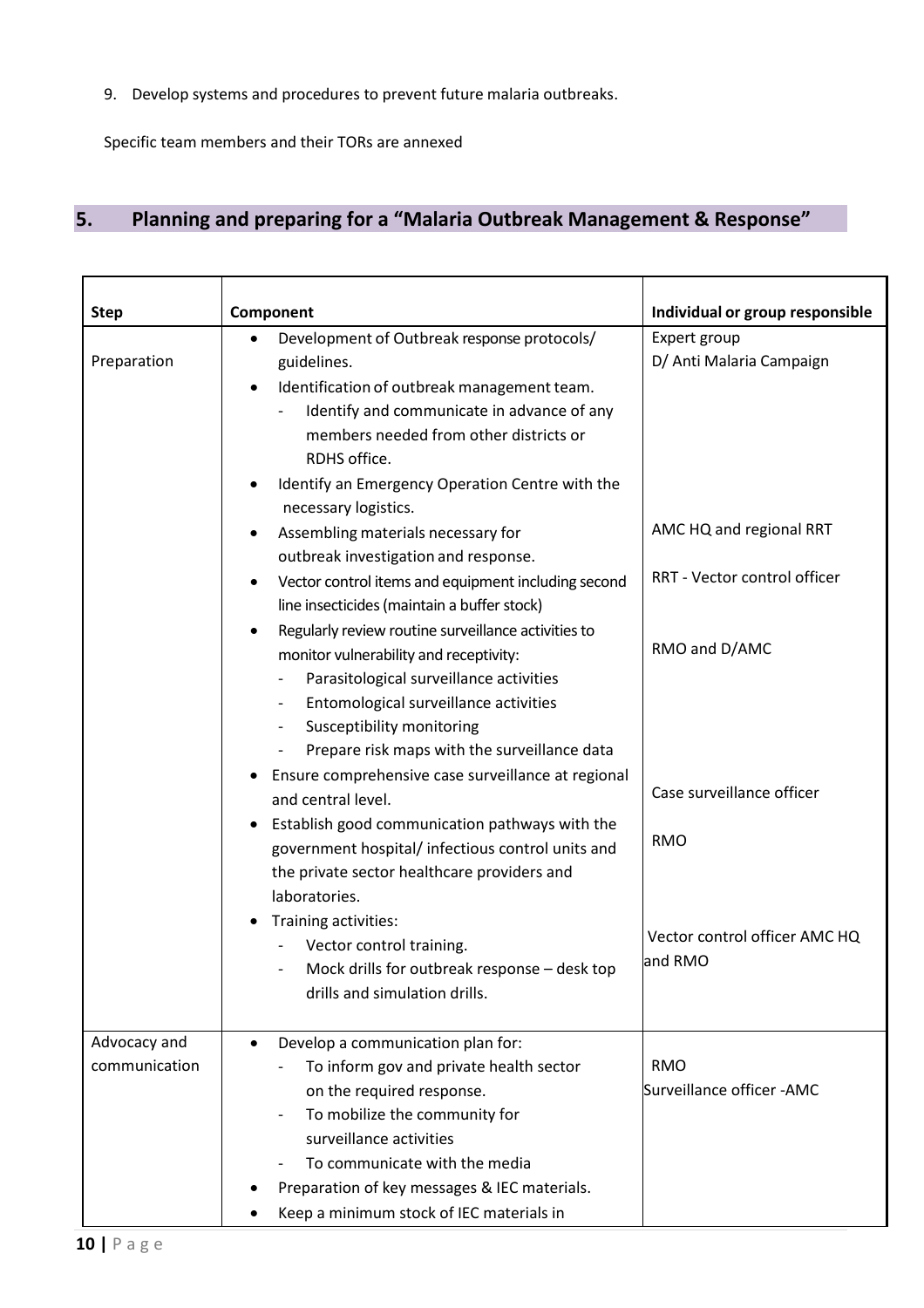|                                           | required languages.<br>Keeping the capacities updated of<br>communication officers.                                                                                                                                                             |                                        |
|-------------------------------------------|-------------------------------------------------------------------------------------------------------------------------------------------------------------------------------------------------------------------------------------------------|----------------------------------------|
| Identification of an<br><b>l</b> outbreak | On suspicion of an outbreak (criteria given in<br>٠<br>section) activate RRT.<br>Immediate reporting of malaria outbreak to the<br>٠<br>relevant authorities including DGHS & DDG/PHS I                                                         | D/AMC                                  |
| Outbreak response                         | Activate outbreak response as given in Section                                                                                                                                                                                                  |                                        |
| Documentation<br>and reporting            | Documentation of the outbreak.<br>Timely and accurate reporting of all outbreaks via<br>outbreak surveillance system. Initial reports within<br>two weeks of recognition, updated weekly, final<br>record within one week of ending of outbreak | D/AMC<br>AMC team<br><b>RMO</b><br>PHI |

#### **5 . 1 Assembling materials required for an investigation**

Preparation should cover a single outbreak involving a population of 500. However, depending on the population density, vulnerability and receptivity of the area, the expected size of the population to be covered would differ.

A list of items & materials that may be required at short notice to respond to a malaria outbreak should be **identified** and organized beforehand. These items should be **replenished with new stocks whenever required**. Materials may include:

|     | <b>Item</b>                                                                 | Amount per "Malaria Outbreak"                 |
|-----|-----------------------------------------------------------------------------|-----------------------------------------------|
| 1.  | Case investigation forms                                                    | 500                                           |
| 2.  | Hand-held GPS                                                               | $\overline{\phantom{a}}$                      |
| 3.  | List of telephone numbers of potentially useful agencies and<br>individuals |                                               |
| 4.  | Guidelines and Scope of work                                                | 50                                            |
| 5.  | Information, Education & Communication Materials -<br>posters & leaflets    | 500                                           |
| 6.  | Equipment, lab items (slides & reagents)                                    | 500                                           |
| 7.  | <b>RDT kits</b>                                                             | 500                                           |
| 8.  | Forms for parasite screening                                                | 500                                           |
| 9.  | Field equipment for entomological surveillance                              |                                               |
| 10. | <b>Insecticides</b>                                                         | To cover 100-150 houses /1km<br>radius houses |
| 11. | LLIN                                                                        | 500                                           |
| 12. | Fish supply                                                                 |                                               |
| 13. | Anti-malarial drugs                                                         |                                               |
|     | $1st$ line - Chloroquine                                                    |                                               |
|     | Oral ACT                                                                    |                                               |
|     | <b>IV Artemisinin</b>                                                       |                                               |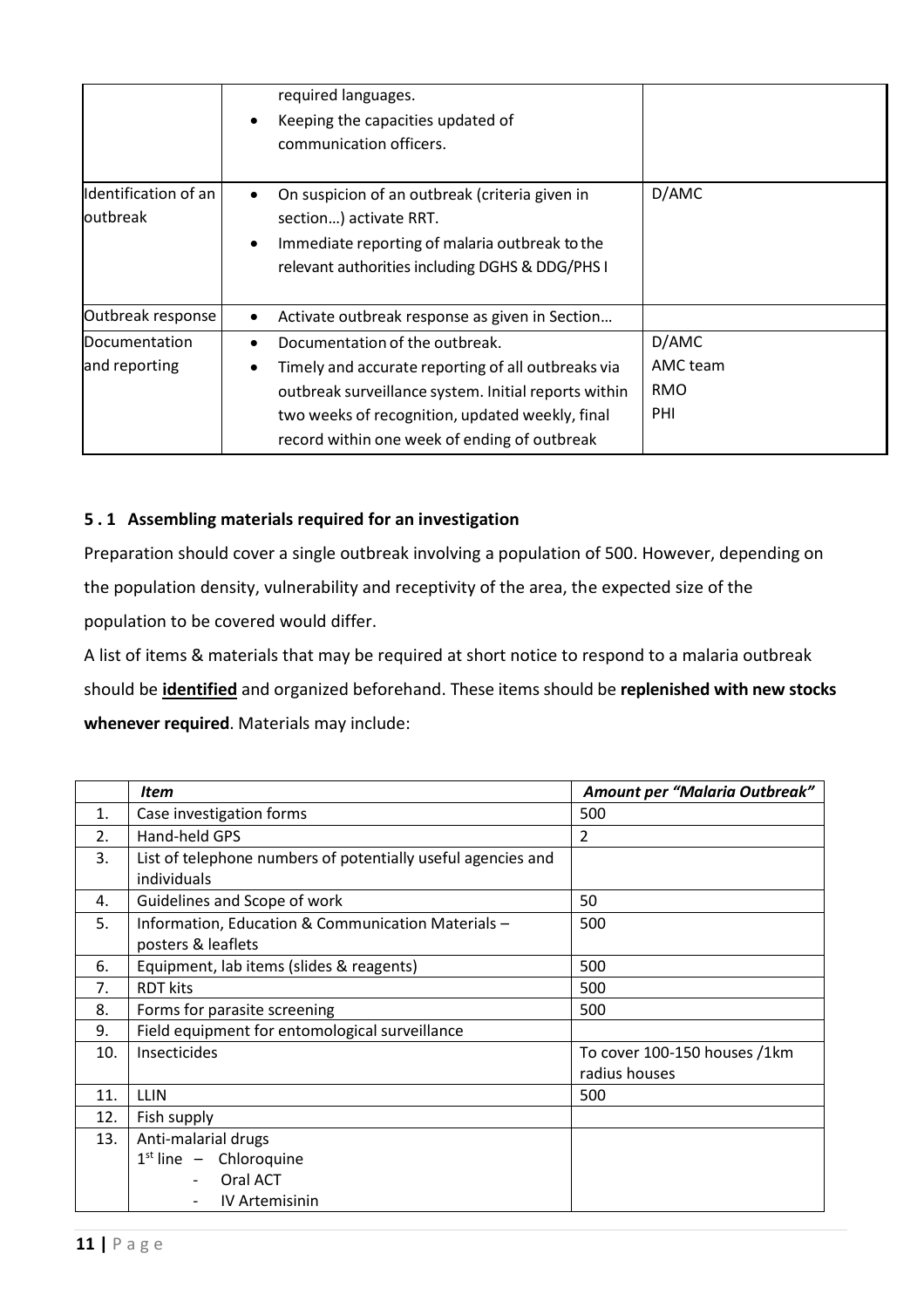|     | Primaguine<br>$2nd$ line – DHA PPQ | At least one dose for the province |
|-----|------------------------------------|------------------------------------|
| 14. | EOC<br>- Laptops                   | Minimum 2                          |
|     | Dashboard                          |                                    |
|     | Video conferencing facility        |                                    |

#### **Health Education -Key messages:**

- 1. Prepared with necessary IEC materials in local languages.
- 2. On case surveillance for Health staff
	- **a. Malaria outbreak !!!; Check all fevers for malaria**
	- **b. Blood for MP and RDT for Malaria is available in …………… (your hospital)**
	- **c. Any fever or ill health? Check for Malaria!**
- 3. On case surveillance for General Public:
	- a. Importance of people presenting to a health clinic if experiencing symptoms such as fever, headache.
		- **"If you have fever or malaise…………check for Malaria"**
		- **"Even if the test is negative, repeat the test for 3 consecutive days to rule out malaria"**
- 4. Prevent people from getting bitten by mosquitoes through adopting protective measures. These include:
	- **a. Avoid mosquito bites** 
		- Use mosquito repellent particularly between dusk and dawn
		- Sleep under LLIN or bed net
		- Wear long sleeved shirts and pants
		- Avoid being outdoors between dusk and dawn
		- Use repellent devices
- 5. Larval source reduction:
	- Fish introduction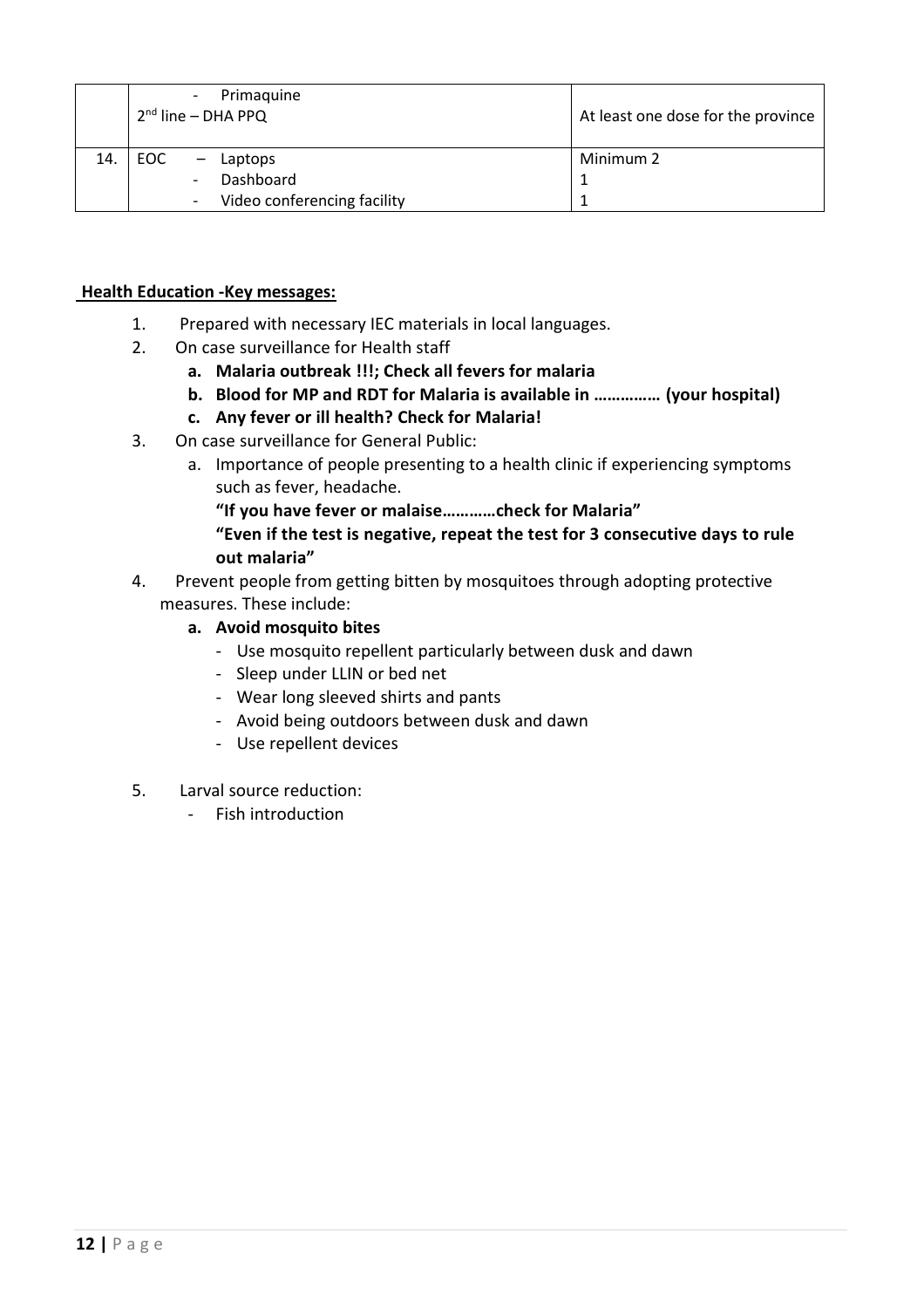#### **Figure 1: Flow chart of Active Case Detection (House to house fever survey within 1km radius from the index case house)**

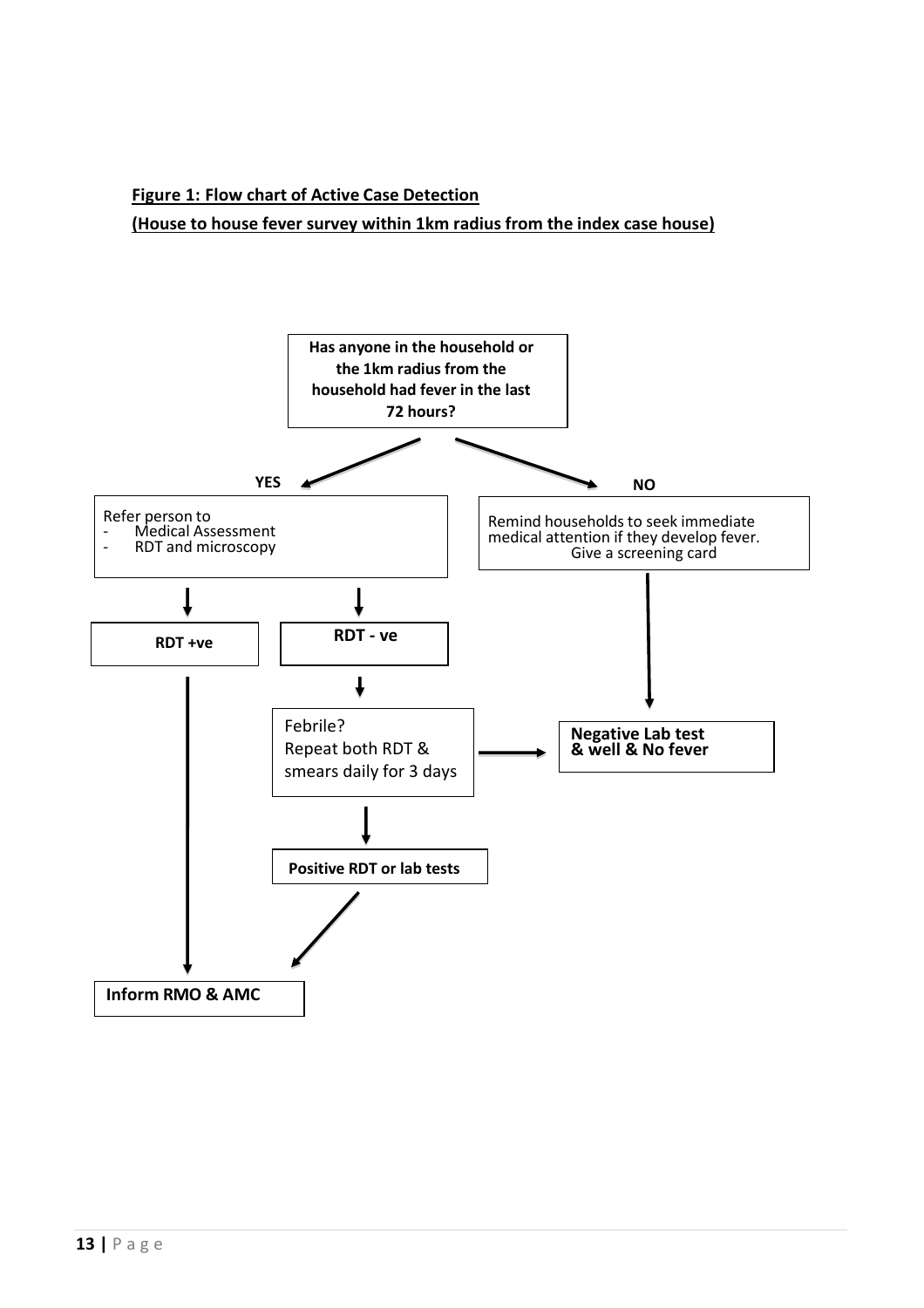**Figure 2: Flow chart for Passive Case Detection (Fever Surveillance in the government and private sector institutions)**